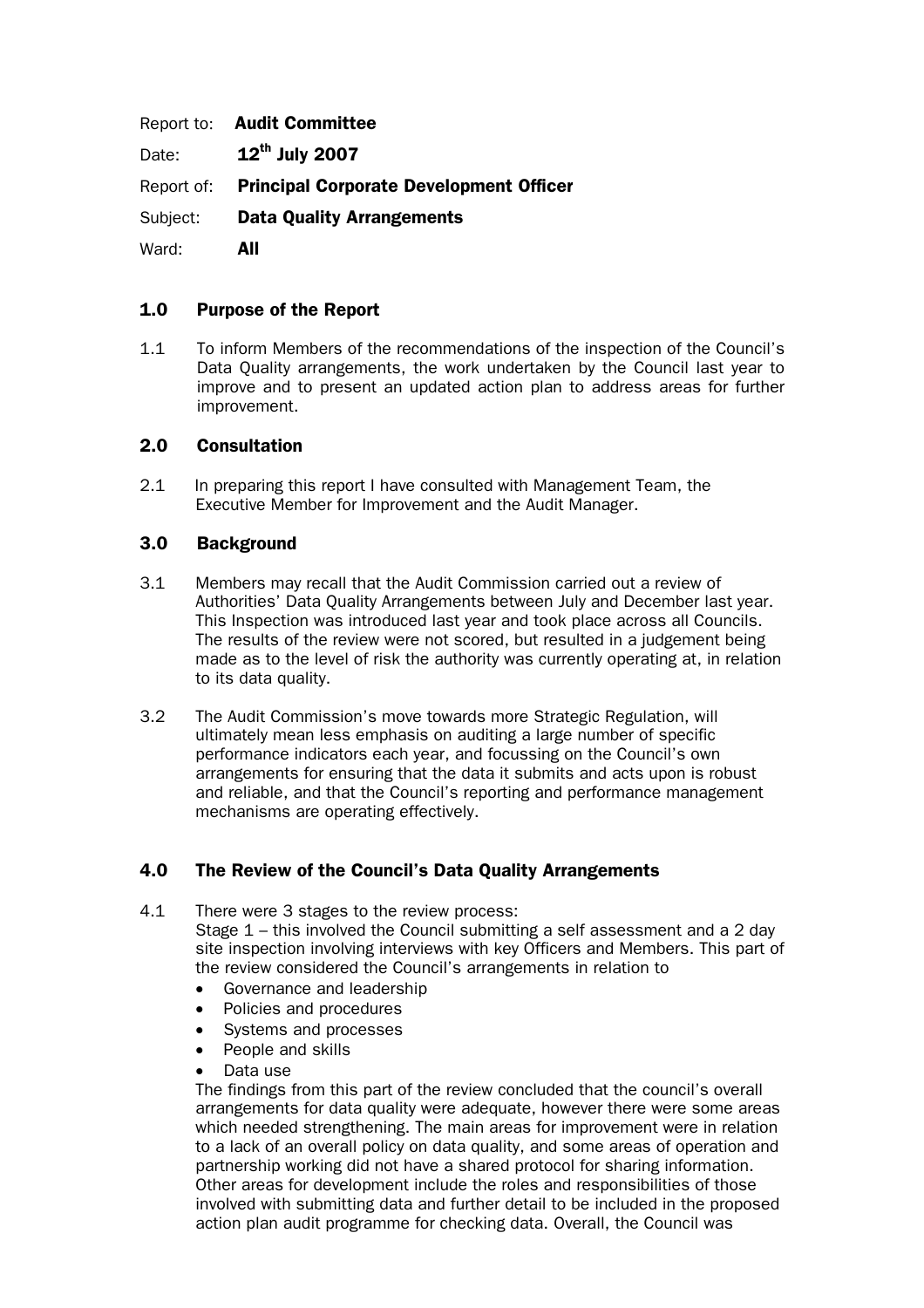assessed as representing a Medium Risk in terms of its overall data quality arrangements.

- 4.2 Stage 2 of the review involved the Audit Commission carrying out a completeness test against all the indicator information reported by the Authority in the end of year submission of all PI data. This exercise assesses the variations between current and previous results to ascertain whether changes in actual performance are reasonable. The conclusions drawn form this stage of the review confirmed that changes in performance were either within expectations or could be explained.
- 4.3 Stage 3 of the review involved the selection of 3 PI's to be audited by the Audit Commission.
	- BVPI 82a (Recycling of household waste) and BVPI 82b (Recycling in relation to composting) – Following checks, these indicators did not require amendment
	- BVPI 184a (proportion of non decent Council Homes)– this indicator was reserved due to the inaccuracies contained within the system used to calculate this return. Improvements have subsequently been made to the information contained within the systems at East Durham Homes to ensure a more accurate return.
- 4.4 A copy of the full report detailing the findings and recommendations of the Audit Commission in relation to the Data Quality review is attached as Appendix "1" to this report.
- 4.5 Following the work of the review, we have strengthened the arrangements in place for monitoring and reporting data quality in a number of ways. In accordance with the agreed action plan previously reported to this Committee, the guidance and documentation in place for the collation and recording of data has been reviewed to ensure that Officers have more clarity when carrying out their role in gathering the required data, and the mechanism for "signing off" data returns has also been tightened. Discussions have also taken place with Heads of Service on specific issues around data collation and reporting to improve the systems within Service Areas. Any new guidance from the CLG or Audit Commission in relation to changes in reporting or calculation of Indicators are discussed with the Officers responsible for those areas, to ensure they are implemented. Work on improving target setting has also taken place to ensure that targets are realistically set through analysis, information and future work plans. Targets are also now set on a quarterly basis to enable closer monitoring and so that interventions can be made earlier where performance is slipping.
- 4.6 Work on procuring a performance management system was delayed due to Officers being asked to provide support to East Durham Homes during last year. This will be picked up later this year, following news on the proposed Local Government review.
- 4.7 We have also carried out training with Officers responsible for data collection, and are now carrying out a data quality "induction" with new Officers. This includes outlining the guidance, system and proformas for collating the data, as well as considering the specific indicators, which fall under the remit of that Officer to ensure a full understanding of the calculation direction and any performance issues previously highlighted.
- 4.8 A Performance Management Workshop was also held in March this year with Members of Management Team, the Executive, Audit and Scrutiny to clarify the roles and responsibilities of members in performance management, highlight work carried out by the Audit Commission and the Idea on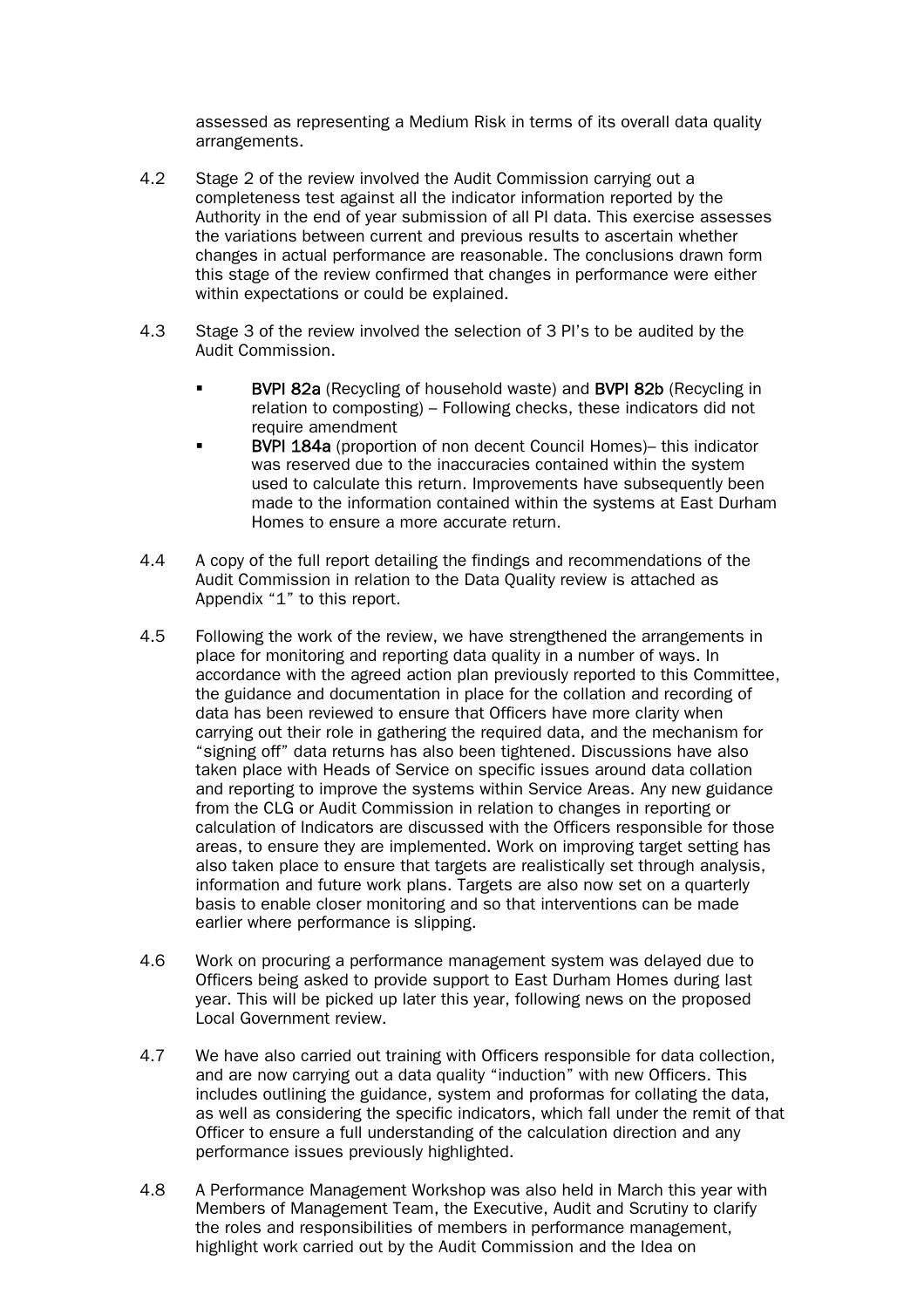"performance breakthroughs" and discuss key issues relating to performance at Easington. We received very positive feedback from the workshop.

4.9 As outlined in the existing action plan around data quality, Officers in my unit have completed the agreed programme of audits over the course of the last year, on selected indicators across the Council. These findings have resulted in some changes within certain areas and improvement recommendations being made to Service Managers. A summary of these findings is attached as Appendix "3" to this report.

#### 5.0 Revised Action Plan to further improve our data quality arrangements

- 5.1 In order to ensure that we further develop the work started on improving the Council's Data Quality Arrangements, we have reviewed our action plan to be incorporated into the work programme for my unit. Appendix "2" to this report shows the updated action plan and timescales. Recent guidance has become available from the Audit Commission, which will be used as a framework to determine key areas for improvement. The majority of the work will be carried out during the summer and will involve all Officers and Members associated with data collection. Work will also take place with other Authorities to discuss best practise in this area. The Data Quality Policy and recommendations for improving the current systems will be subject to further reports to Council.
- 5.2 This work also involves Internal Audit, therefore we are working with the Audit Manager to develop the areas identified.

### 6.0 Implications

#### 6.1 Financial Implications

This report has no financial implications

#### 6.2 Legal Implications

This report has no direct legal implications

#### 6.3 Policy Implications

This report has no direct policy implications

#### 6.4 Risk Implications

A risk assessment has been carried out.

#### 6.5 Communications

This report has no direct communications implications

### 6.6 Corporate Implications

### 6.7 Corporate Plan and Priorities

This report relates to the Corporate and Best Value Performance Plan as the indicator data is recorded within those documents.